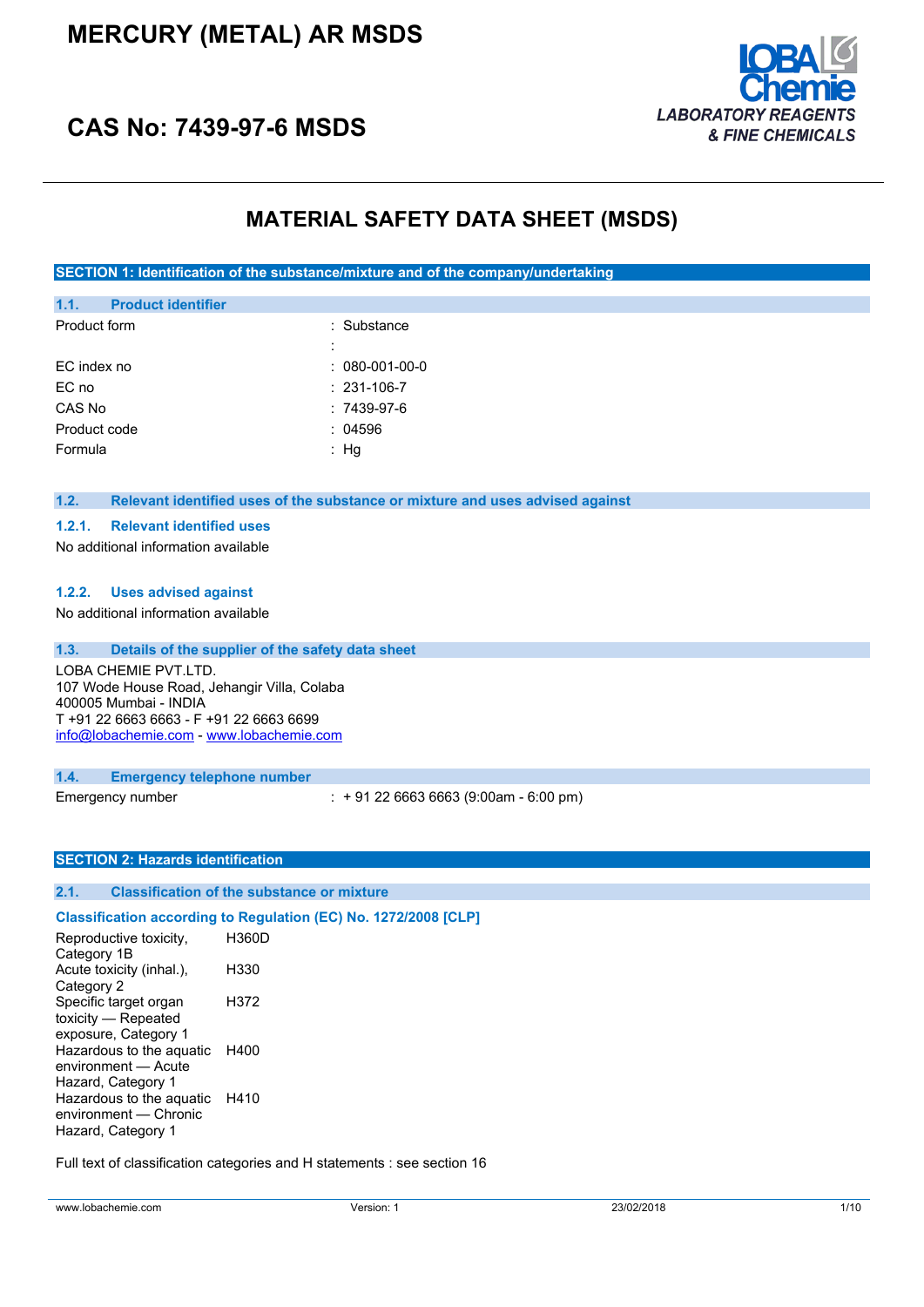#### **Classification according to Directive 67/548/EEC or 1999/45/EC**

Repr.Cat.2; R61 T+; R26 T; R48/23 N; R50/53 Full text of R-phrases: see section 16

#### **Adverse physicochemical, human health and environmental effects** No additional information available



| 2.3. | <b>Other hazards</b>                                     |                      |            |      |  |  |
|------|----------------------------------------------------------|----------------------|------------|------|--|--|
|      | No additional information available                      |                      |            |      |  |  |
|      | <b>SECTION 3: Composition/information on ingredients</b> |                      |            |      |  |  |
| 3.1  | <b>Substance</b>                                         |                      |            |      |  |  |
| Name |                                                          | : MERCURY (METAL) AR |            |      |  |  |
|      | www.lobachemie.com                                       | Version: 1           | 23/02/2018 | 2/10 |  |  |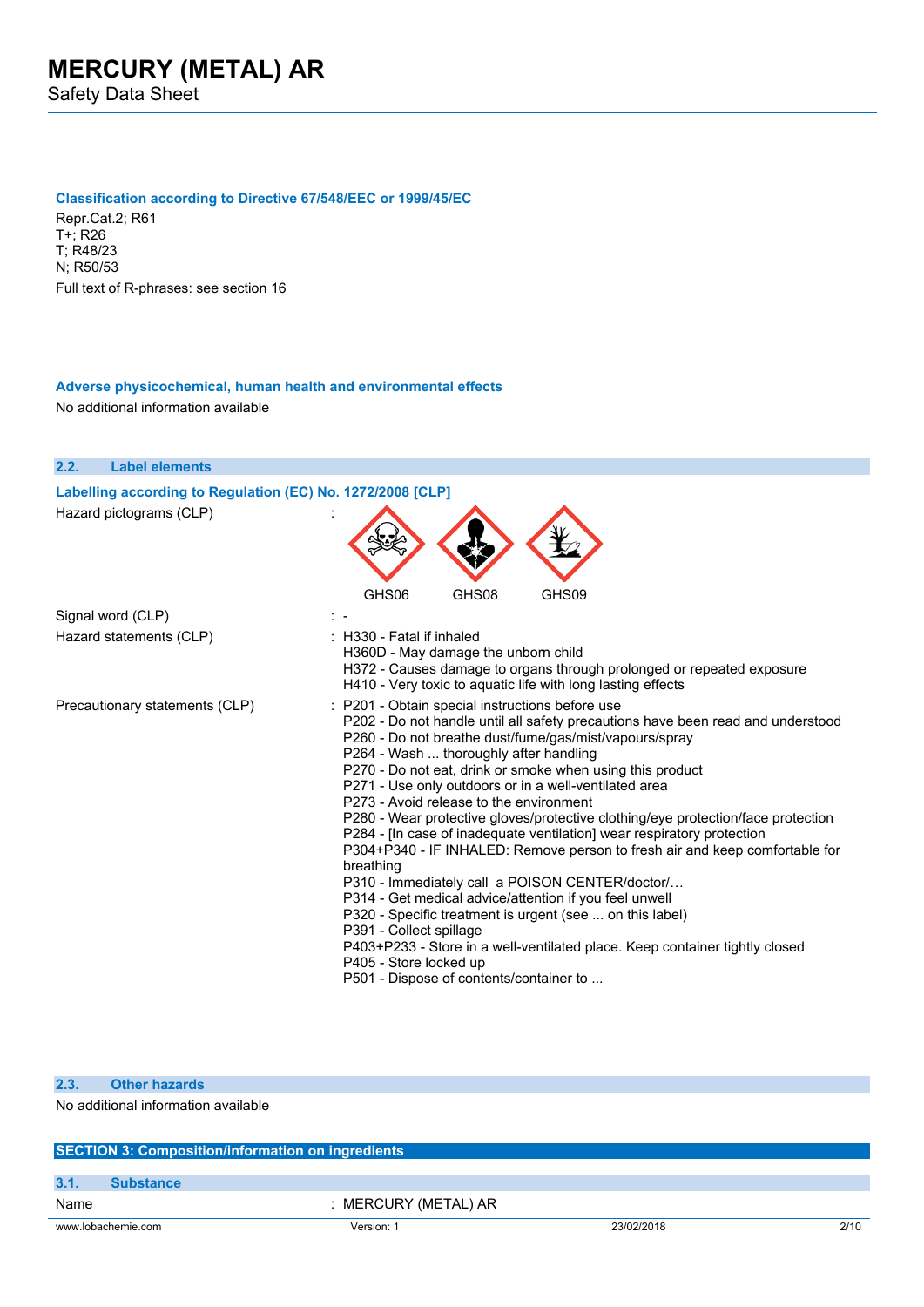Safety Data Sheet

| : 7439-97-6       |
|-------------------|
| $: 231 - 106 - 7$ |
| $: 080-001-00-0$  |
|                   |

Full text of R- and H-phrases: see section 16

| 3.2.           | <b>Mixture</b> |  |
|----------------|----------------|--|
| Not applicable |                |  |

|        | <b>SECTION 4: First aid measures</b>                               |                                                                                                                                                                         |
|--------|--------------------------------------------------------------------|-------------------------------------------------------------------------------------------------------------------------------------------------------------------------|
|        |                                                                    |                                                                                                                                                                         |
| 4.1.   | <b>Description of first aid measures</b>                           |                                                                                                                                                                         |
|        | First-aid measures general                                         | : IF exposed or concerned: Get medical advice/attention.                                                                                                                |
| 4.2.   | Most important symptoms and effects, both acute and delayed        |                                                                                                                                                                         |
|        | Symptoms/injuries                                                  | : May damage the unborn child. Causes damage to organs through prolonged or<br>repeated exposure.                                                                       |
| 4.3.   |                                                                    | Indication of any immediate medical attention and special treatment needed                                                                                              |
|        | No additional information available                                |                                                                                                                                                                         |
|        | <b>SECTION 5: Firefighting measures</b>                            |                                                                                                                                                                         |
|        |                                                                    |                                                                                                                                                                         |
| 5.1.   | <b>Extinguishing media</b><br>No additional information available  |                                                                                                                                                                         |
|        |                                                                    |                                                                                                                                                                         |
| 5.2.   | Special hazards arising from the substance or mixture              |                                                                                                                                                                         |
|        | No additional information available                                |                                                                                                                                                                         |
| 5.3.   | <b>Advice for firefighters</b>                                     |                                                                                                                                                                         |
|        | No additional information available                                |                                                                                                                                                                         |
|        | <b>SECTION 6: Accidental release measures</b>                      |                                                                                                                                                                         |
|        |                                                                    |                                                                                                                                                                         |
| 6.1.   |                                                                    | Personal precautions, protective equipment and emergency procedures                                                                                                     |
| 6.1.1. | For non-emergency personnel<br>No additional information available |                                                                                                                                                                         |
| 6.1.2. | For emergency responders                                           |                                                                                                                                                                         |
|        | No additional information available                                |                                                                                                                                                                         |
| 6.2.   | <b>Environmental precautions</b>                                   |                                                                                                                                                                         |
|        | Avoid release to the environment.                                  |                                                                                                                                                                         |
| 6.3.   | Methods and material for containment and cleaning up               |                                                                                                                                                                         |
|        | No additional information available                                |                                                                                                                                                                         |
| 6.4.   | <b>Reference to other sections</b>                                 |                                                                                                                                                                         |
|        | No additional information available                                |                                                                                                                                                                         |
|        | <b>SECTION 7: Handling and storage</b>                             |                                                                                                                                                                         |
|        |                                                                    |                                                                                                                                                                         |
| 7.1.   | <b>Precautions for safe handling</b>                               |                                                                                                                                                                         |
|        | Precautions for safe handling                                      | : Obtain special instructions before use. Do not handle until all safety precautions<br>have been read and understood. Do not breathe dust/fume/gas/mist/vapours/spray. |
|        | Hygiene measures                                                   | Do not eat, drink or smoke when using this product. Wash  thoroughly after<br>handling.                                                                                 |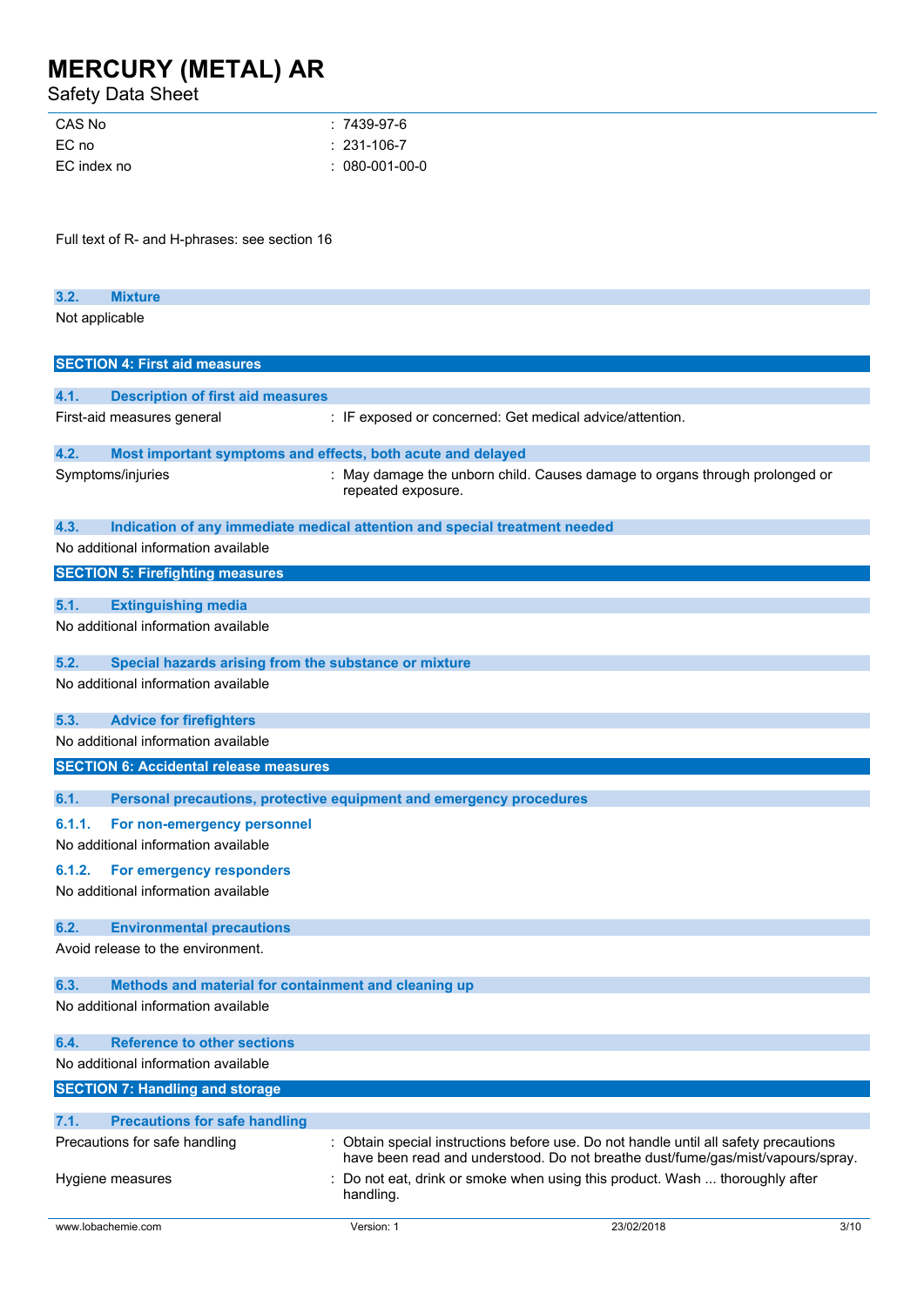Safety Data Sheet

| 7.2. |  |  | <b>Conditions for safe storage, including any incompatibilities</b> |
|------|--|--|---------------------------------------------------------------------|
|      |  |  |                                                                     |

No additional information available

| <b>Specific end use(s)</b><br>7.3. |
|------------------------------------|
|------------------------------------|

No additional information available

**SECTION 8: Exposure controls/personal protection**

### **8.1. Control parameters**

No additional information available

#### **8.2. Exposure controls**

No additional information available

| <b>SECTION 9: Physical and chemical properties</b>            |                                                            |
|---------------------------------------------------------------|------------------------------------------------------------|
| 9.1.<br>Information on basic physical and chemical properties |                                                            |
| Physical state                                                | : Solid                                                    |
| Colour                                                        | : Silvery white.                                           |
| Odour                                                         | : odourless.                                               |
| Odour threshold                                               | : No data available                                        |
| рH                                                            | : No data available                                        |
| Relative evaporation rate (butylacetate=1) : 4                |                                                            |
| Melting point                                                 | $: -38.87 °C$                                              |
| Freezing point                                                | : No data available                                        |
| Boiling point                                                 | : 356.6 °C                                                 |
| Flash point                                                   | : No data available                                        |
| Auto-ignition temperature                                     | : No data available                                        |
| Decomposition temperature                                     | : No data available                                        |
| Flammability (solid, gas)                                     | : No data available                                        |
| Vapour pressure                                               | : < $0.01$ hPa at $20^{\circ}$ C                           |
| Relative vapour density at 20 °C                              | : 6.93                                                     |
| Relative density                                              | : No data available                                        |
| Density<br>Solubility                                         | : $13.55$ g/cm <sup>3</sup><br>: Water: Insoluble in water |
| Log Pow                                                       | : No data available                                        |
| Viscosity, kinematic                                          | : No data available                                        |
| Viscosity, dynamic                                            | : No data available                                        |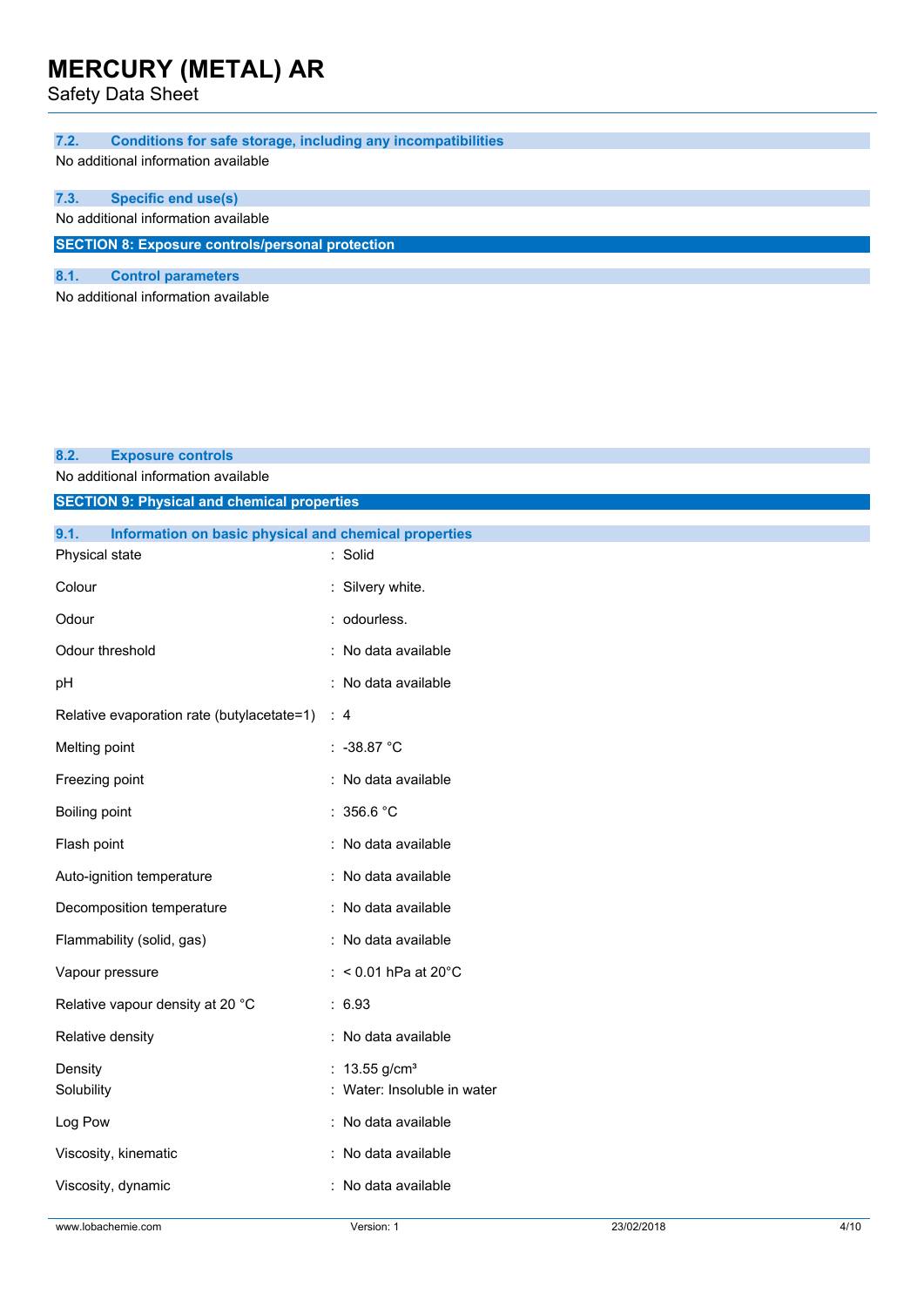## Safety Data Sheet

| sarety Data Sheet                                     |                                                                   |
|-------------------------------------------------------|-------------------------------------------------------------------|
| <b>Explosive properties</b>                           | : No data available                                               |
| Oxidising properties                                  | : No data available                                               |
| <b>Explosive limits</b>                               | : No data available                                               |
| <b>Other information</b><br>9.2.                      |                                                                   |
| No additional information available                   |                                                                   |
| <b>SECTION 10: Stability and reactivity</b>           |                                                                   |
| 10.1.<br><b>Reactivity</b>                            |                                                                   |
| No additional information available                   |                                                                   |
| <b>Chemical stability</b><br>10.2.                    |                                                                   |
| No additional information available                   |                                                                   |
| 10.3.<br><b>Possibility of hazardous reactions</b>    |                                                                   |
| No additional information available                   |                                                                   |
| <b>Conditions to avoid</b><br>10.4.                   |                                                                   |
| No additional information available                   |                                                                   |
| 10.5.<br><b>Incompatible materials</b>                |                                                                   |
| No additional information available                   |                                                                   |
| 10.6.<br><b>Hazardous decomposition products</b>      |                                                                   |
| No additional information available                   |                                                                   |
|                                                       |                                                                   |
| <b>SECTION 11: Toxicological information</b>          |                                                                   |
| 11.1.<br>Information on toxicological effects         |                                                                   |
| Acute toxicity                                        | : Inhalation: Fatal if inhaled.                                   |
| Skin corrosion/irritation                             | Not classified                                                    |
| Serious eye damage/irritation                         | Not classified                                                    |
| Respiratory or skin sensitisation                     | Not classified<br>÷                                               |
| Germ cell mutagenicity                                | Not classified<br>÷                                               |
| Carcinogenicity                                       | : Not classified                                                  |
| Reproductive toxicity                                 | May damage the unborn child.                                      |
| Specific target organ toxicity (single<br>exposure)   | : Not classified                                                  |
| Specific target organ toxicity (repeated<br>exposure) | : Causes damage to organs through prolonged or repeated exposure. |
| Aspiration hazard                                     | : Not classified                                                  |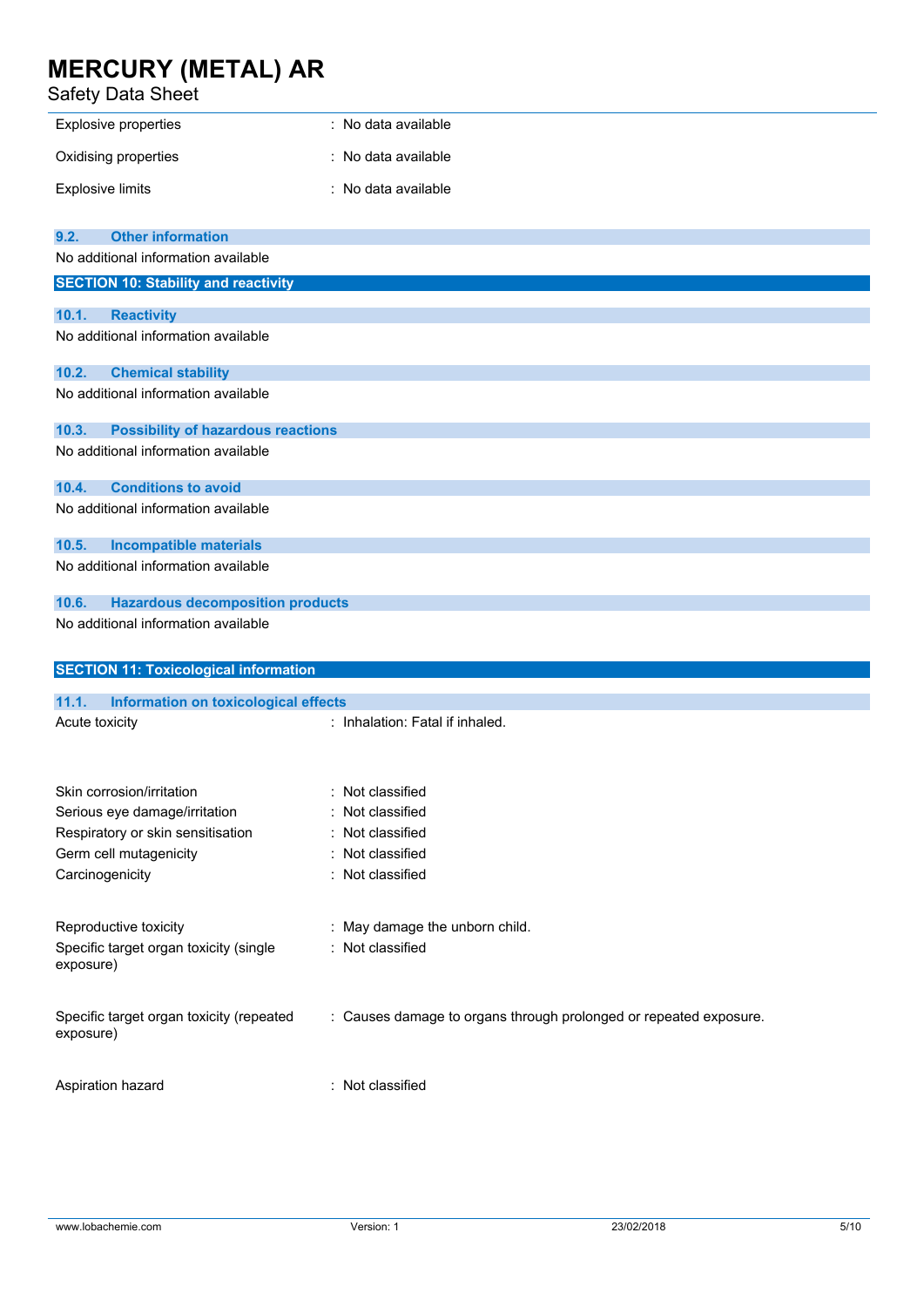| <b>Safety Data Sheet</b>                                                      |                                                                                       |
|-------------------------------------------------------------------------------|---------------------------------------------------------------------------------------|
| <b>SECTION 12: Ecological information</b>                                     |                                                                                       |
| 12.1.<br><b>Toxicity</b>                                                      |                                                                                       |
| Ecology - water                                                               | : Very toxic to aquatic life with long lasting effects.                               |
|                                                                               |                                                                                       |
| 12.2.<br><b>Persistence and degradability</b>                                 |                                                                                       |
| MERCURY (METAL) AR (7439-97-6)                                                |                                                                                       |
| Persistence and degradability                                                 | May cause long-term adverse effects in the environment.                               |
| 12.3.<br><b>Bioaccumulative potential</b>                                     |                                                                                       |
| No additional information available                                           |                                                                                       |
|                                                                               |                                                                                       |
| <b>Mobility in soil</b><br>12.4.                                              |                                                                                       |
| No additional information available                                           |                                                                                       |
| <b>Results of PBT and vPvB assessment</b><br>12.5.                            |                                                                                       |
| No additional information available                                           |                                                                                       |
|                                                                               |                                                                                       |
|                                                                               |                                                                                       |
| 12.6.<br><b>Other adverse effects</b><br>No additional information available  |                                                                                       |
|                                                                               |                                                                                       |
| <b>SECTION 13: Disposal considerations</b>                                    |                                                                                       |
| 13.1.<br><b>Waste treatment methods</b>                                       |                                                                                       |
| Product/Packaging disposal<br>recommendations                                 | : Dispose of contents/container to                                                    |
| <b>SECTION 14: Transport information</b>                                      |                                                                                       |
| In accordance with ADR / RID / IMDG / IATA / ADN                              |                                                                                       |
|                                                                               |                                                                                       |
| 14.1.<br><b>UN number</b>                                                     |                                                                                       |
| UN-No. (ADR)                                                                  | : 2809                                                                                |
| UN-No. (IMDG)                                                                 | : 2809                                                                                |
| UN-No.(IATA)                                                                  | : 2809                                                                                |
| UN-No.(ADN)                                                                   | : Not regulated                                                                       |
| UN-No. (RID)                                                                  | : Not regulated                                                                       |
| 14.2.<br><b>UN proper shipping name</b>                                       |                                                                                       |
| Proper Shipping Name (ADR)                                                    | : MERCURY                                                                             |
| Proper Shipping Name (IMDG)                                                   | : MERCURY                                                                             |
| Proper Shipping Name (IATA)                                                   | <b>MERCURY</b>                                                                        |
|                                                                               |                                                                                       |
|                                                                               | : Not regulated                                                                       |
| Proper Shipping Name (ADN)<br>Proper Shipping Name (RID)                      | : Not regulated                                                                       |
|                                                                               | : UN 2809 MERCURY, 8 (6.1), III, (E), ENVIRONMENTALLY HAZARDOUS                       |
| Transport document description (ADR)<br>Transport document description (IMDG) | : UN 2809 MERCURY, 8 (6.1), III, MARINE POLLUTANT/ENVIRONMENTALLY<br><b>HAZARDOUS</b> |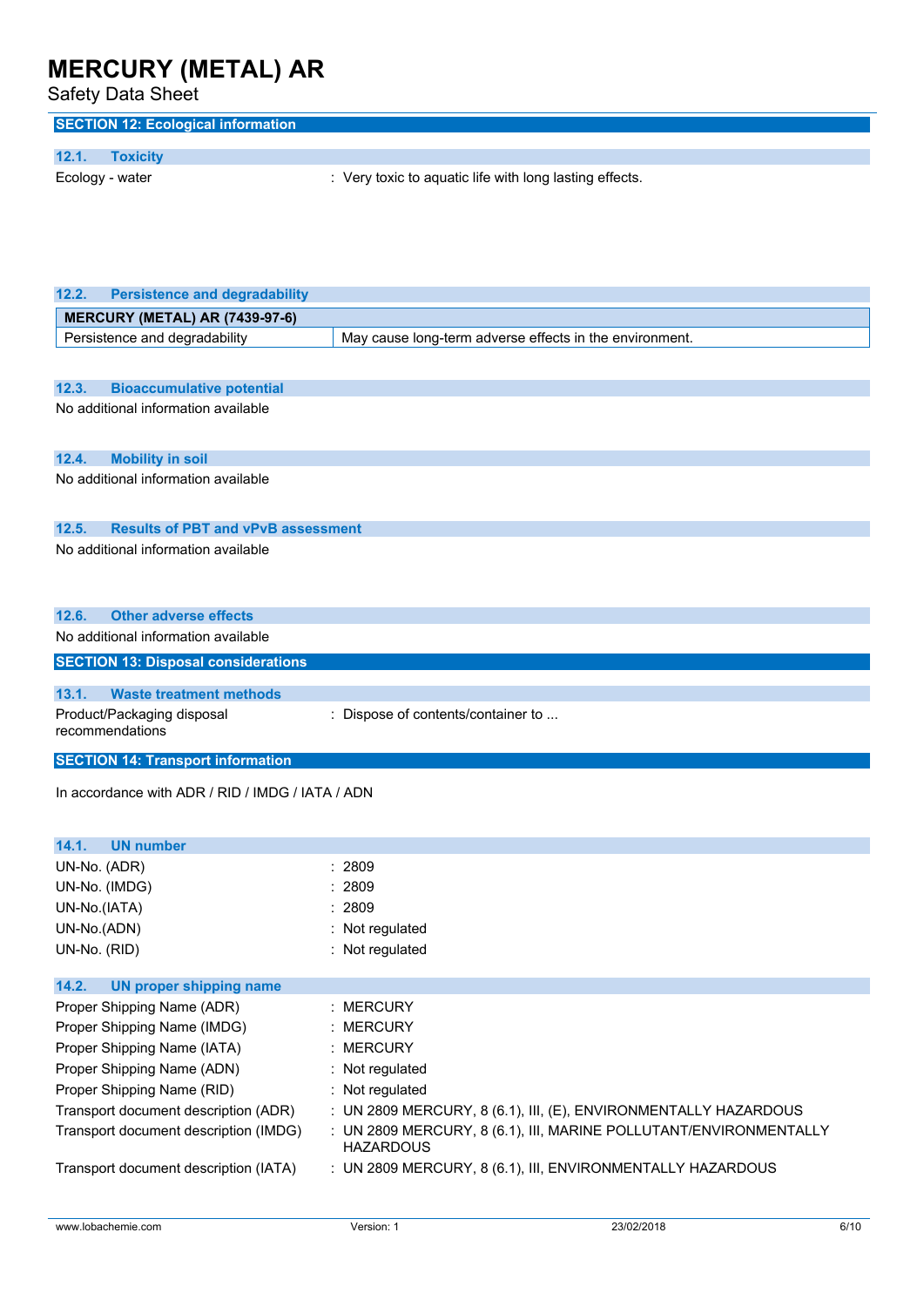Safety Data Sheet

| 14.3.<br><b>Transport hazard class(es)</b>   |                                          |
|----------------------------------------------|------------------------------------------|
| <b>ADR</b>                                   |                                          |
| Transport hazard class(es) (ADR)             | : 8(6.1)                                 |
| Danger labels (ADR)                          | : 8, 6.1                                 |
|                                              |                                          |
|                                              |                                          |
| <b>IMDG</b>                                  |                                          |
| Transport hazard class(es) (IMDG)            | : 8(6.1)                                 |
| Danger labels (IMDG)                         | : 8, 6.1                                 |
|                                              |                                          |
|                                              |                                          |
|                                              |                                          |
| <b>IATA</b>                                  |                                          |
| Transport hazard class(es) (IATA)            | : 8(6.1)                                 |
| Hazard labels (IATA)                         | : 8, 6.1                                 |
|                                              |                                          |
| <b>ADN</b>                                   |                                          |
| Transport hazard class(es) (ADN)             | : Not regulated                          |
|                                              |                                          |
| <b>RID</b>                                   |                                          |
| Transport hazard class(es) (RID)             | : Not regulated                          |
|                                              |                                          |
| 14.4.<br><b>Packing group</b>                |                                          |
| Packing group (ADR)                          | $: \mathsf{III}$                         |
| Packing group (IMDG)                         | $: \mathsf{III}$                         |
| Packing group (IATA)                         | $: \mathsf{III}$                         |
| Packing group (ADN)                          | : Not regulated                          |
| Packing group (RID)                          | : Not regulated                          |
| <b>Environmental hazards</b><br>14.5.        |                                          |
| Dangerous for the environment                | : Yes                                    |
| Marine pollutant                             | : Yes                                    |
| Other information                            | : No supplementary information available |
|                                              |                                          |
| 14.6.<br><b>Special precautions for user</b> |                                          |
| - Overland transport                         |                                          |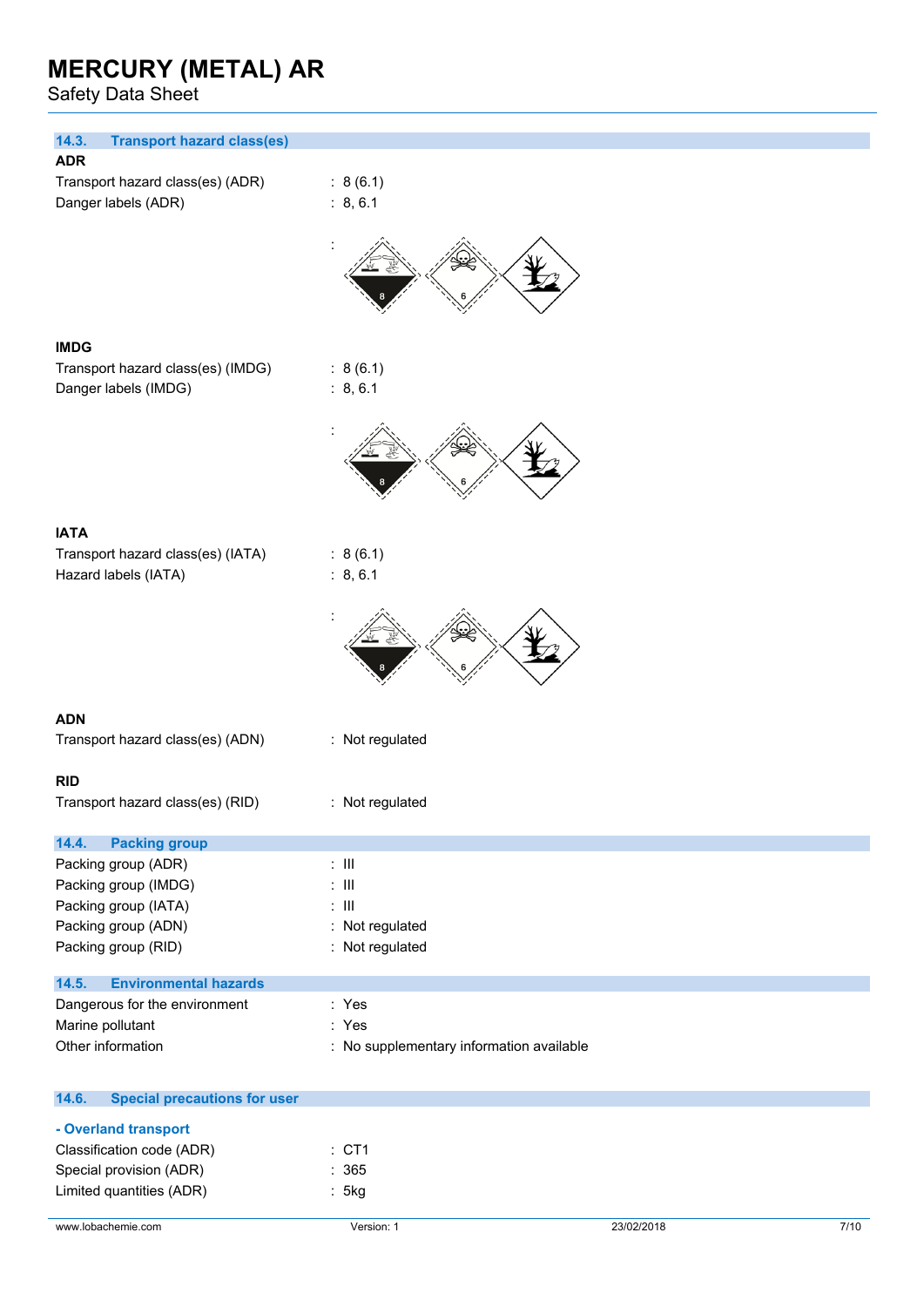## Safety Data Sheet

| Excepted quantities (ADR)                                                  | E0                         |
|----------------------------------------------------------------------------|----------------------------|
| Packing instructions (ADR)                                                 | P800                       |
| Mixed packing provisions (ADR)                                             | <b>MP15</b>                |
| Tank code (ADR)                                                            | L4BN                       |
| Vehicle for tank carriage                                                  | AT                         |
| Transport category (ADR)                                                   | 3                          |
| Special provisions for carriage - Loading,<br>unloading and handling (ADR) | CV13, CV28<br>÷.           |
| Hazard identification number (Kemler No.)                                  | ÷<br>86                    |
| Orange plates                                                              | $\ddot{\phantom{0}}$<br>86 |
|                                                                            | 2809                       |
| Tunnel restriction code (ADR)                                              | Ε<br>:                     |
| EAC code                                                                   | 2X                         |
|                                                                            |                            |
| - Transport by sea                                                         |                            |
| Special provision (IMDG)                                                   | 365                        |
| Limited quantities (IMDG)                                                  | 5 kg                       |
| Excepted quantities (IMDG)                                                 | E <sub>0</sub>             |
| Packing instructions (IMDG)                                                | P800                       |
| EmS-No. (Fire)                                                             | F-A                        |
| EmS-No. (Spillage)                                                         | S-B                        |
| Stowage category (IMDG)                                                    | в                          |
| Stowage and handling (IMDG)                                                | SW <sub>2</sub>            |
| Segregation (IMDG)                                                         | SG <sub>24</sub>           |
| MFAG-No                                                                    | 172                        |
| - Air transport                                                            |                            |
| PCA Excepted quantities (IATA)                                             | E0                         |
| PCA Limited quantities (IATA)                                              | Forbidden                  |
| PCA limited quantity max net quantity<br>(IATA)                            | Forbidden                  |
| PCA packing instructions (IATA)                                            | 868                        |
| PCA max net quantity (IATA)                                                | : 35kg                     |
| CAO packing instructions (IATA)                                            | 868                        |
| CAO max net quantity (IATA)                                                | 35kg                       |
| Special provision (IATA)                                                   | A804                       |
| ERG code (IATA)                                                            | 8L                         |

#### **- Inland waterway transport**

Not regulated

### **- Rail transport**

Not regulated

**14.7. Transport in bulk according to Annex II of MARPOL 73/78 and the IBC Code**

Not applicable

**SECTION 15: Regulatory information**

**15.1. Safety, health and environmental regulations/legislation specific for the substance or mixture**

### **15.1.1. EU-Regulations**

No REACH Annex XVII restrictions

MERCURY (METAL) AR is not on the REACH Candidate List MERCURY (METAL) AR is not on the REACH Annex XIV List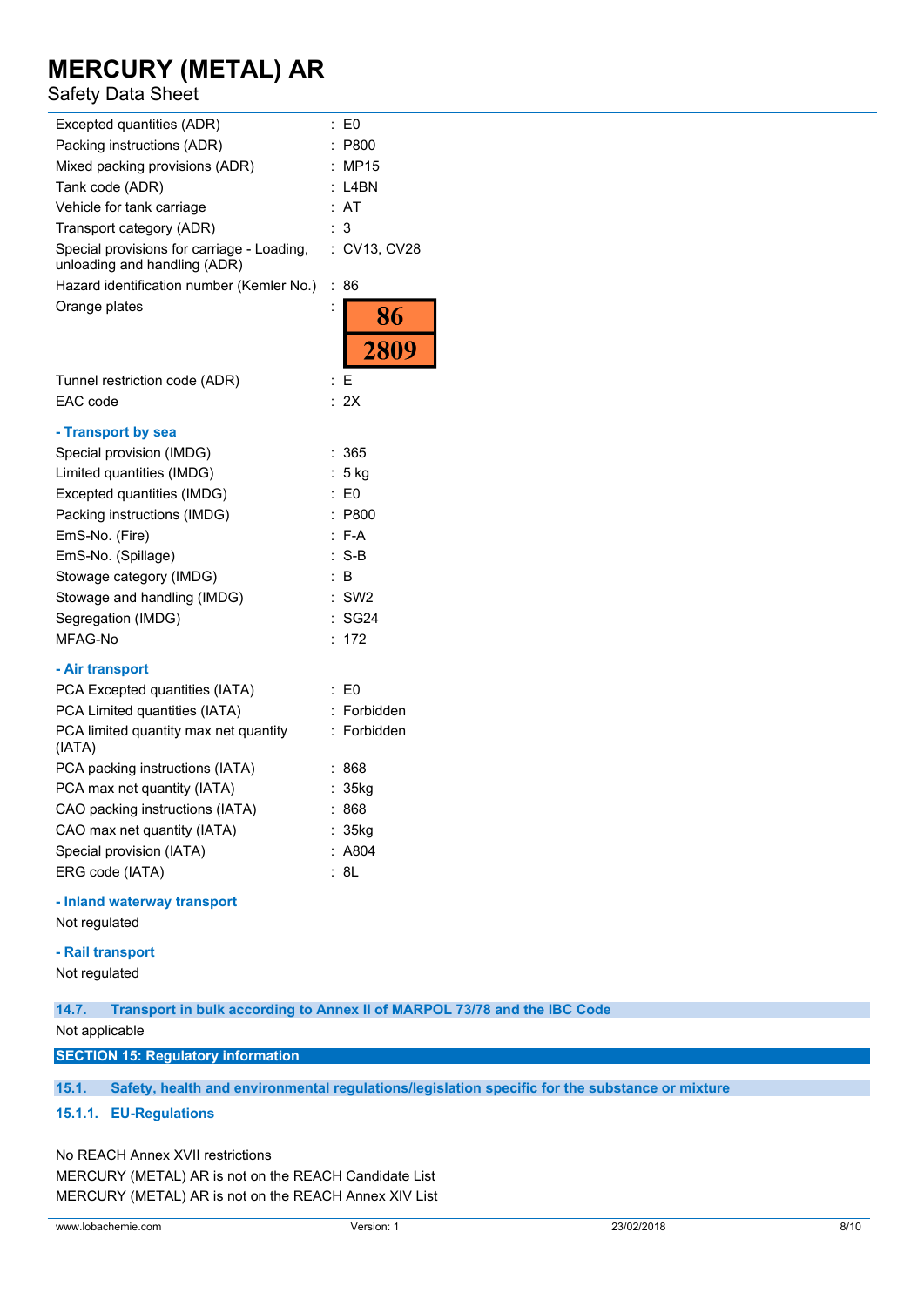Safety Data Sheet

## **15.1.2. National regulations**

| Germany                                                                        |                                                                                                                                              |
|--------------------------------------------------------------------------------|----------------------------------------------------------------------------------------------------------------------------------------------|
| AwSV/VwVwS Annex reference                                                     | : Water hazard class (WGK) 3, strongly hazardous to water (Classification according<br>to VwVwS, Annex 2; WGK No 393)                        |
| 12th Ordinance Implementing the Federal<br>Immission Control Act - 12. BlmSchV | : Is not subject of the 12. BlmSchV (Hazardous Incident Ordinance)                                                                           |
| <b>Denmark</b>                                                                 |                                                                                                                                              |
| Recommendations Danish Regulation                                              | : Young people below the age of 18 years are not allowed to use the product                                                                  |
|                                                                                | Pregnant/breastfeeding women working with the product must not be in direct<br>contact with the product                                      |
|                                                                                | The requirements from the Danish Working Environment Authorities regarding work<br>with carcinogens must be followed during use and disposal |

### **15.2. Chemical safety assessment**

No additional information available

**SECTION 16: Other information**

### Full text of R-, H- and EUH-phrases:

| Acute Tox. 2 (Inhalation) | Acute toxicity (inhal.), Category 2                                                                |
|---------------------------|----------------------------------------------------------------------------------------------------|
| Aquatic Acute 1           | Hazardous to the aquatic environment - Acute Hazard, Category 1                                    |
| Aquatic Chronic 1         | Hazardous to the aquatic environment - Chronic Hazard, Category 1                                  |
| Repr. 1B                  | Reproductive toxicity, Category 1B                                                                 |
| STOT RE <sub>1</sub>      | Specific target organ toxicity - Repeated exposure, Category 1                                     |
| H330                      | Fatal if inhaled                                                                                   |
| <b>H360D</b>              | May damage the unborn child                                                                        |
| H372                      | Causes damage to organs through prolonged or repeated exposure                                     |
| H400                      | Very toxic to aquatic life                                                                         |
| H410                      | Very toxic to aquatic life with long lasting effects                                               |
| R <sub>26</sub>           | Very toxic by inhalation                                                                           |
| R48/23                    | Toxic: danger of serious damage to health by prolonged exposure through inhalation                 |
| R50/53                    | Very toxic to aquatic organisms, may cause long-term adverse effects in the aquatic<br>environment |
| R <sub>61</sub>           | May cause harm to the unborn child                                                                 |
| N                         | Dangerous for the environment                                                                      |
| T                         | Toxic                                                                                              |
| $T +$                     | Very toxic                                                                                         |